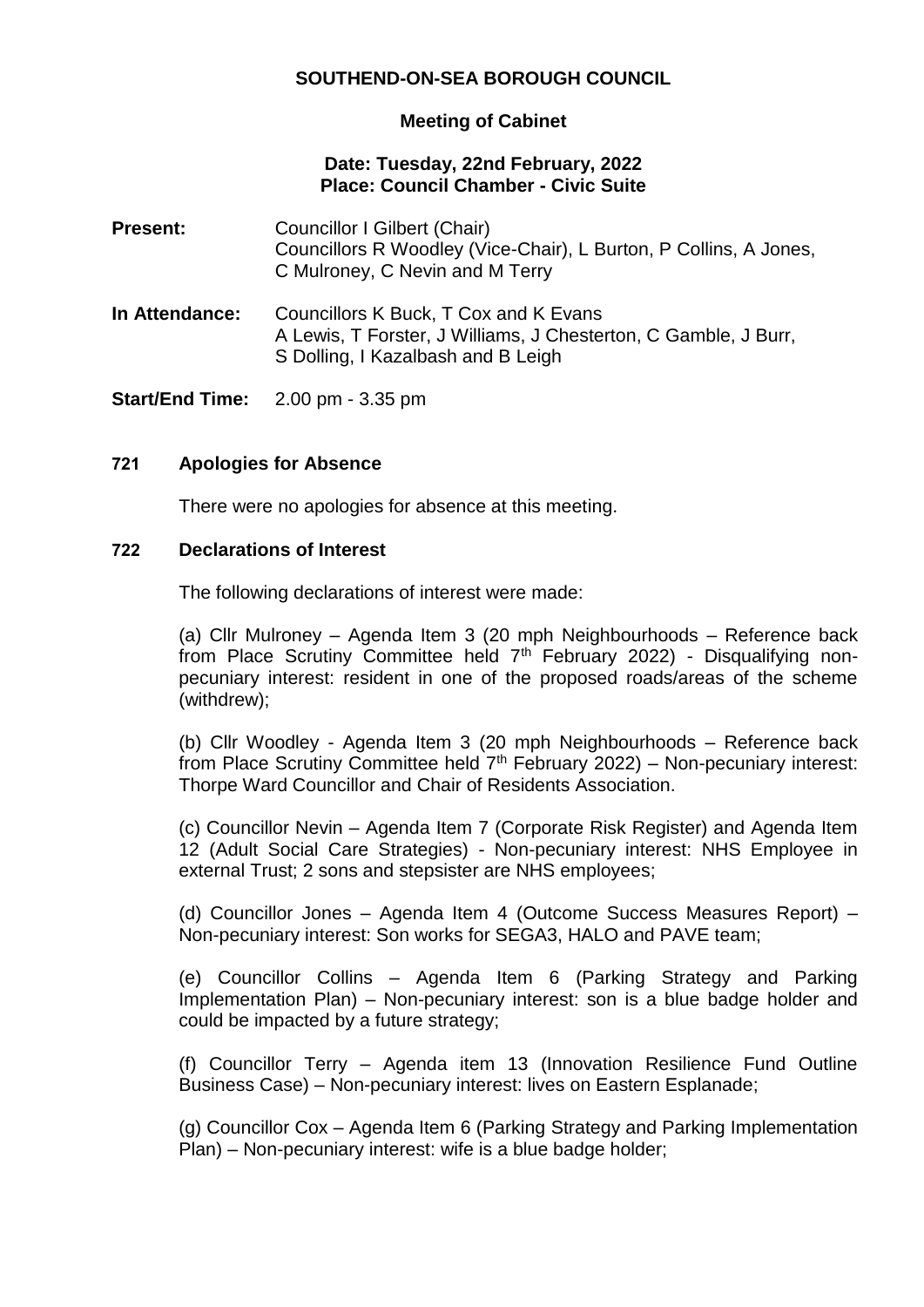(h) Councillor K Evans – Agenda Item 4 (Outcome Success Measures Report) – Non-pecuniary interest: Ex- serviceman and benefactor of the Salvation Army; Agenda Item 6 (Parking Strategy and Parking Implementation Plan) – Nonpecuniary interest: family member is a blue badge holder); Agenda Item 8 (Dog Control PSPO Variation) – Non-pecuniary interest: Dog owner; Agenda Item 3 (20 mph Neighbourhoods – reference back from Place Scrutiny Committee held  $7<sup>th</sup>$ February 2022) – Non-pecuniary interest: Leigh Town Council Councillor

### **723 20 mph Neighbourhoods - Reference Back from Place Scrutiny Committee held Monday, 7 February 2022**

The Cabinet received a report of the Executive Director (Neighbourhoods and Environment) which had been prepared in response to the decision of Place Scrutiny Committee at its meeting held on  $7<sup>th</sup>$  February 2022 to refer the 20mph neighbourhoods scheme back to Cabinet for further consideration.

### Resolved:

1. That separate consultation exercises be undertaken in respect of (a) the proposed experimental scheme for a 20mph speed limit in Leigh/West Leigh and (b) the proposed scheme for a 20mph zone in Thorpe.

2. That delegated authority be given to the Executive Director for Neighbourhoods and Environment, in consultation with the Cabinet Member for Transport, Asset Management and Inward Investment, to agree the advertisement of any necessary traffic regulation orders.

Reasons for decision:

To respond to the reference back and recommendations from the Place Scrutiny Committee and to support the Council's 2050 Shared 'Safe and Well' Ambition, to ensure "people in Southend-on-Sea feel safe in all aspects of their lives".

Other options:

None

Note: This is an Executive Function Eligible for call-in to: Place Scrutiny Committee Cabinet Member: Cllr Woodley

## **724 Outcome Success Measures Report**

The Cabinet considered a report of the Executive Director (Transformation) concerning the second period of the Southend 2050 Outcome Success Measures for 2021/22, covering 1 July – 31 December 2021.

Resolved:

That the Period 2 performance covering 1 July to 31 December 2021, be noted.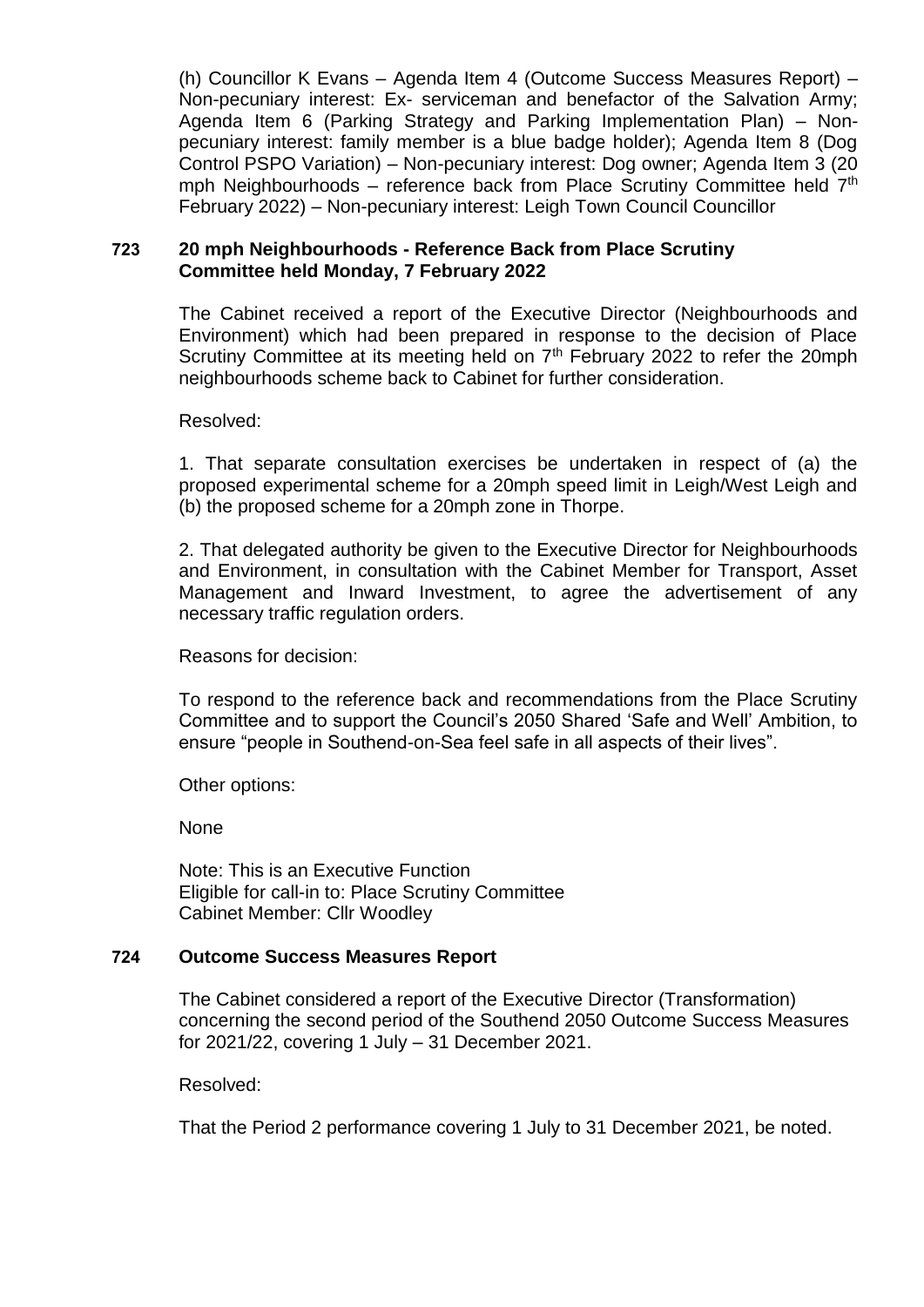Reasons for Decision:

To drive the delivery of the Southend 2050 ambition through robust and strategic performance management arrangements and to ensure the Council is clear on prioritised milestones to achieve the desired outcomes, focusing on response to the pandemic, economic recovery, and sustainability – including financial, environmental and our transformation as an organisation.

Other options:

The Council could choose not to review its current ambition and desired outcomes. This would mean failing to set out the huge impact the crises have had on the Borough, its people and the Council and the Council's approach to recovery. The Council has committed to undertake an annual review of the outcomes and milestones.

Note: This is an Executive Function Eligible for call-in to: All three Scrutiny Committees Cabinet Member: Cllr Gilbert

# **725 Waste Collection Contract**

The Cabinet considered a report of the Executive Director (Neighbourhoods and Environment) presenting two options for securing the future service provision of the Recycling, Waste and Cleansing Contract, with the express aim of supporting the Council's declared Climate Emergency, the Southend 2050 Ambition and meeting the changing requirements of environmental legislation and the growing environmental demands of the Borough's residents.

During consideration of the report the Cabinet resolved to go into Part 2 to enable questions to be raised on the commercial aspects of the matter.

Resolved:

1. That a Recycling, Waste and Cleansing contract be procured for a period to be determined via the competitive dialogue process (Option B).

2. That an early market engagement exercise be undertaken to explore:

a) The viability of maintaining a full weekly service whilst still delivering the aims and parameters set out in Resolution 4 below.

b) The market's appetite for any potential contract.

3. That the findings of the early market engagement exercise be used to inform the draft contract specification/requirements which will then be submitted to Cabinet for review/approval.

4. That the aims and requirements of any new contract should:

 Recognise the requirement for bidders to take into account the Council's preference for a weekly collection service;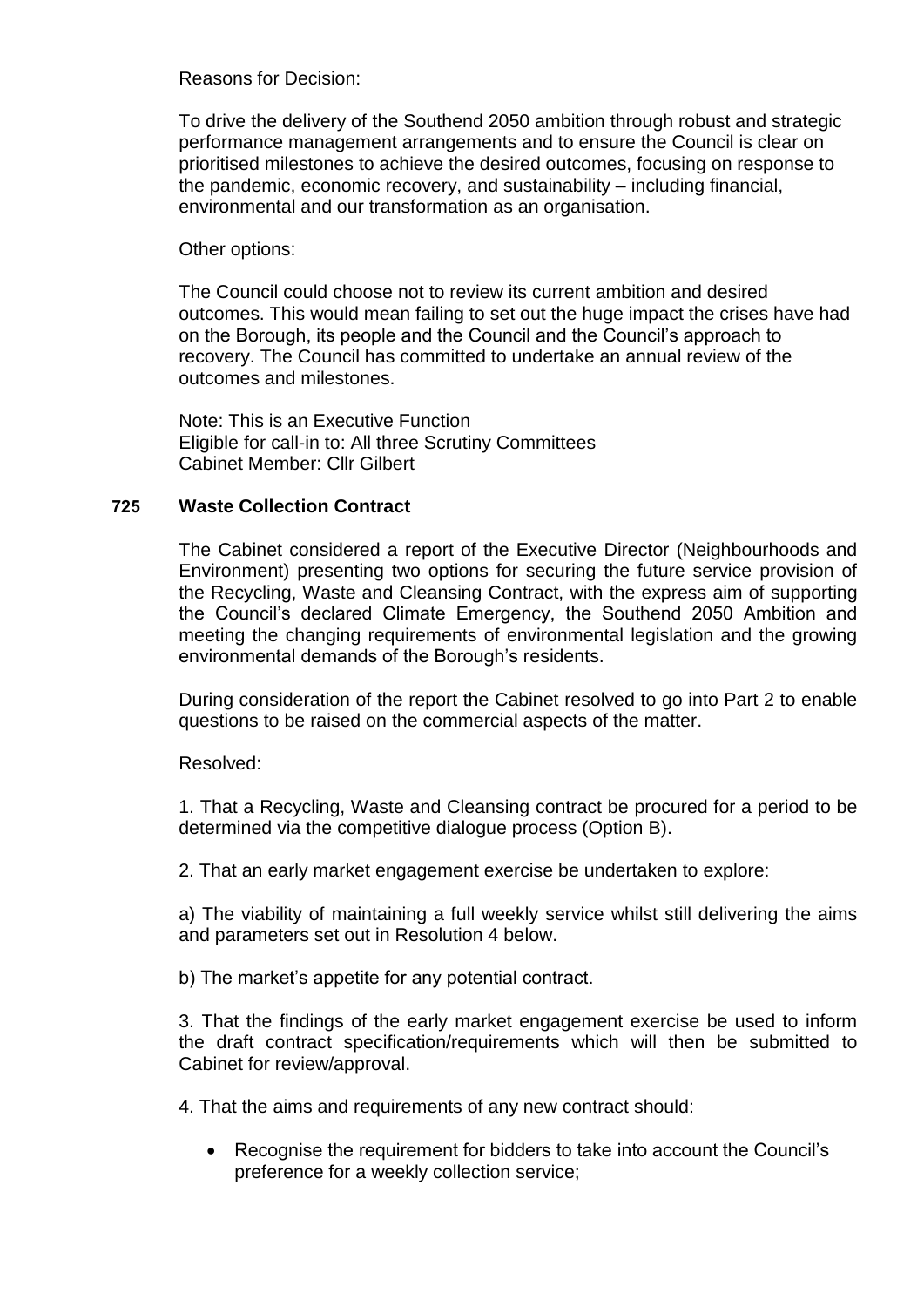- Recognise the declaration by the Council of a Climate Change Emergency in 2019 and the need to significantly reduce residual waste;
- Comply with the Environment Act 2021 and its promulgated requirements for recycling (likely to be 65% by 2035) and other environmental matters and adaptability to further changes in legislation;
- Satisfy the financial imperatives for the Council to ensure value for money principles are adhered to;
- Follow the principles of the Waste Hierarchy;
- Maximise the use of zero or low emission plant and fleet in the operation of the services;
- Provide the best customer and digital experience for residents; and
- Consider the inclusion of a commercial waste offering.

5. That all bidders be required (in the second tier of requirements) to use to the full their experience and knowledge of the industry and future trends in service provision, both in the UK and abroad, in order to show that they have fully considered alternative operating regimes and to give clear reasoning in their bids for their chosen submissions, as opposed to those other regimes. In addition bids will be required to respond to the following:

- The maximisation of the use of sustainable fuels and vehicles;
- The employment of local residents:
- A fully intuitive education programme in respect of recycling and related environmental procedures;
- A comprehensive assessment of the need for social protection systems to be put in place for vulnerable residents; and
- A comprehensive interpretation of the nature of Southend Borough and its different residential aspects and needs.

6. That an indicative annual budget envelope for the contract be established and forms part of the invitation to tender.

7. That authority be delegated to the Executive Director (Neighbourhoods and Environment) and Executive Director (Finance and Resources), in consultation with the Cabinet Member for Environment, Culture, Tourism and Planning, to negotiate a short term extension to the Veolia contract from October 2023, if required, to enable the Council to maintain a waste collection service until the procurement process for a new contract has concluded and that this is contained within the financial sums identified in the report.

8. That the outcome of the tender process and its associated financial implications be reported to a future Cabinet meeting with a recommendation as to the award of the contract.

9. That up to £1.5m be allocated from the Waste reserve to support the one-off costs of the procurement.

10. That it be noted that any additional financial costs for the extension of the current Waste contract from October 2023 are reflected in the budget setting for 2023/24.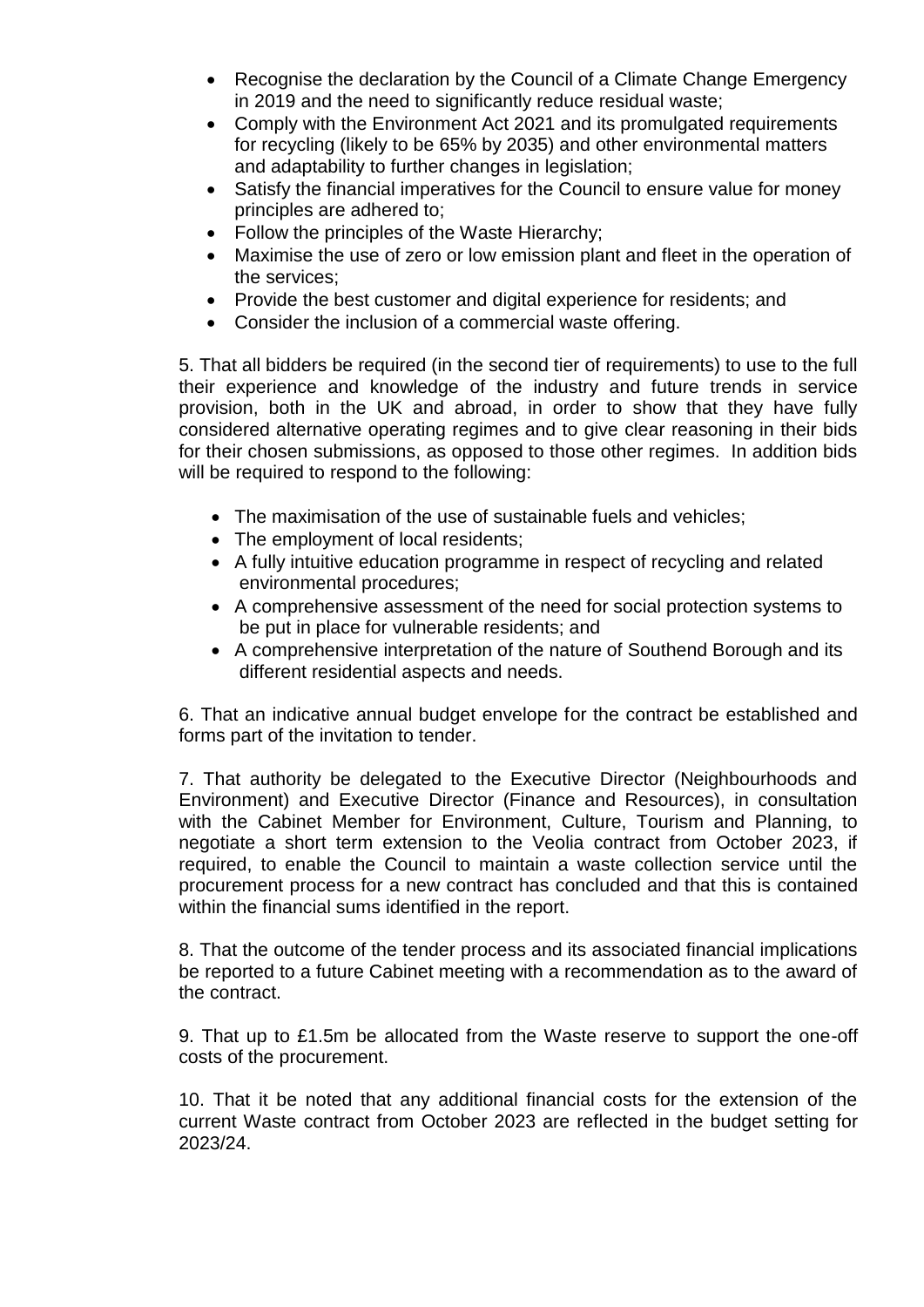11. That it be noted that the current levels of recycling are significantly below the future targets set by the Government, and the significant environmental and economic benefits that reducing residual waste, and increasing recycling will bring to the Borough. (Action is therefore required to secure a future service provision that is capable of meeting the Council's own targets and obligations).

12. That authority be delegated to the Executive Director (Neighbourhoods and Environment) and the Executive Director (Finance and Resources), in consultation with the Cabinet Member for Environment, Culture, Tourism and Planning, to:

a) Procure sector specific engagement and communications support, at a cost of up to £250,000 to run a dedicated and comprehensive engagement, information and education programme to support the aims of Option B to be funded by the Waste reserve.

b) Employ a Contract Manager at a cost of £75,000pa to support the management and effective performance of the contract by the Contractor to be funded by the Waste Reserve in 2022/23 and for consideration as part of the budget setting for 2023/24 onwards.

13. That cross-party Councillor oversight of the procurement process be through the Environment, Culture, Tourism and Planning Working Party.

Reasons for Decision:

1. To evidence that best value has been achieved by undertaking a thorough market exercise;

2. To engage with the market to properly consider the viability of maintaining the existing service model into the future, whilst delivering against the Councils stated aims and objectives;

3. To explore alternative collection models and innovative solutions for Southend other than is currently offered under Option A which could better meet the needs of residents;

4. To enable greater engagement with members and the residents and provide greater transparency in securing a future service which touches and concerns every household in the Borough; and

5. To explore solutions that could limit the commercial risk to the Council

Other Options:

As set out in the submitted report.

Note: This is an Executive Function **Called-in to: Place Scrutiny Committee** Cabinet Member: Cllr Mulroney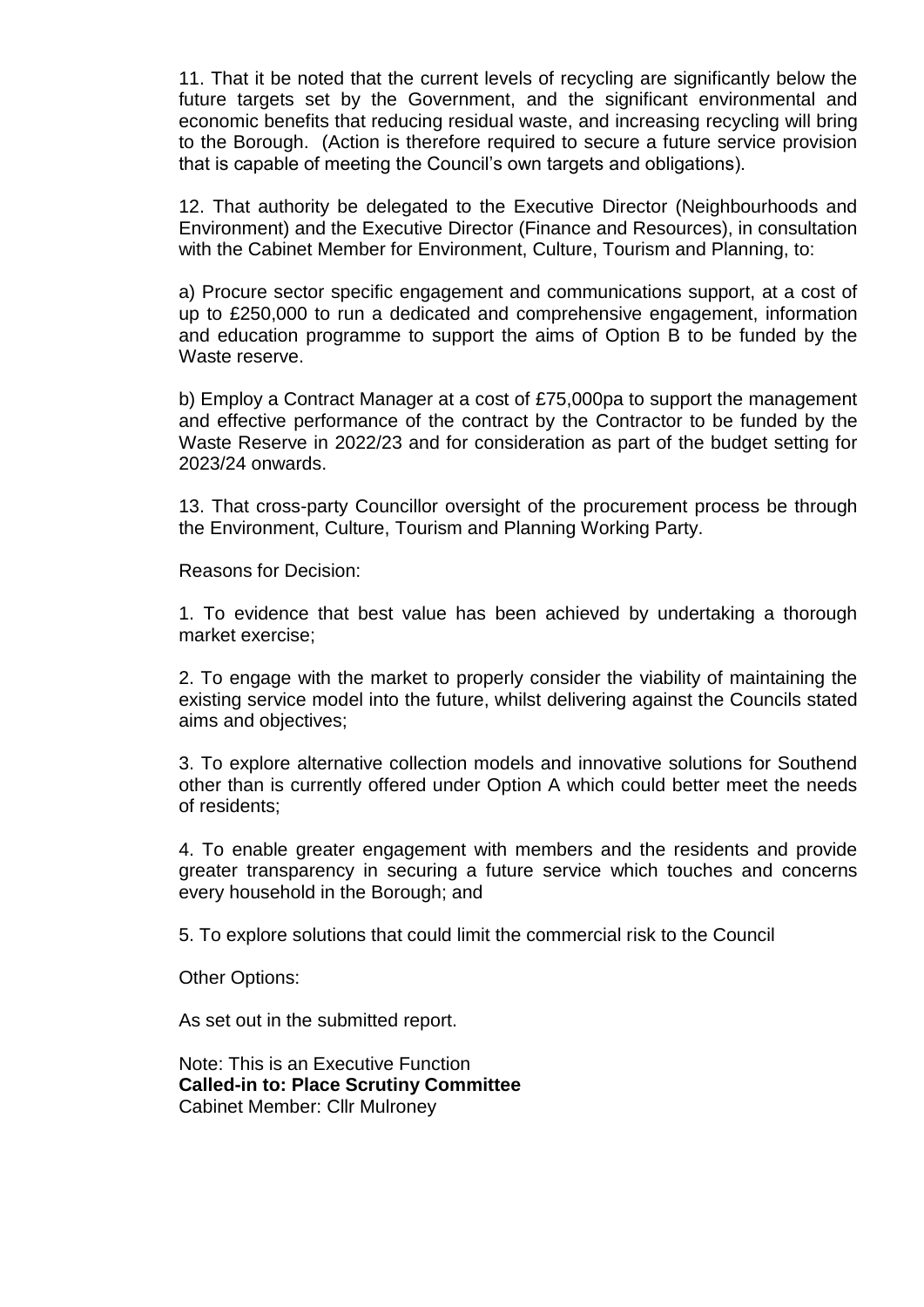## **726 Parking Strategy and Parking Implementation Plan**

The Cabinet considered a report of the Executive Director (Neighbourhoods and Environment) setting out the results and analysis of the public consultation and presented the finalised Parking Strategy and Parking Implementation Plan.

Cabinet noted that the report was also presented to the Traffic Regulations Working Party at its meeting held on 21<sup>st</sup> February 2022. The Cabinet also received the minutes of the Working Party.

Resolved:

That the matter be referred to the Transport, Asset Management and Inward Investment Working Party for consideration.

Reasons for decision:

To receive the views of the Transport, Asset Management and Inward Investment Working Party.

Other options:

As set out in the submitted report.

Note: This is an Executive Function Eligible for call-in to: Place Scrutiny Committee Cabinet Member: Cllr Woodley

#### **727 Corporate Risk Register**

The Cabinet considered a report of the Executive Director (Finance and Resources) presenting the updated summary Corporate Risk Register.

Resolved:

That the updated summary Corporate Risk Register and the position at January 2022, set out at Appendix 1 to the submitted report, be noted.

Reasons for decision:

To note the updated summary Corporate Risk Register.

Other options:

None

Note: This is an Executive Function Eligible for call-in to: All three Scrutiny Committees Cabinet Member: Cllr Collins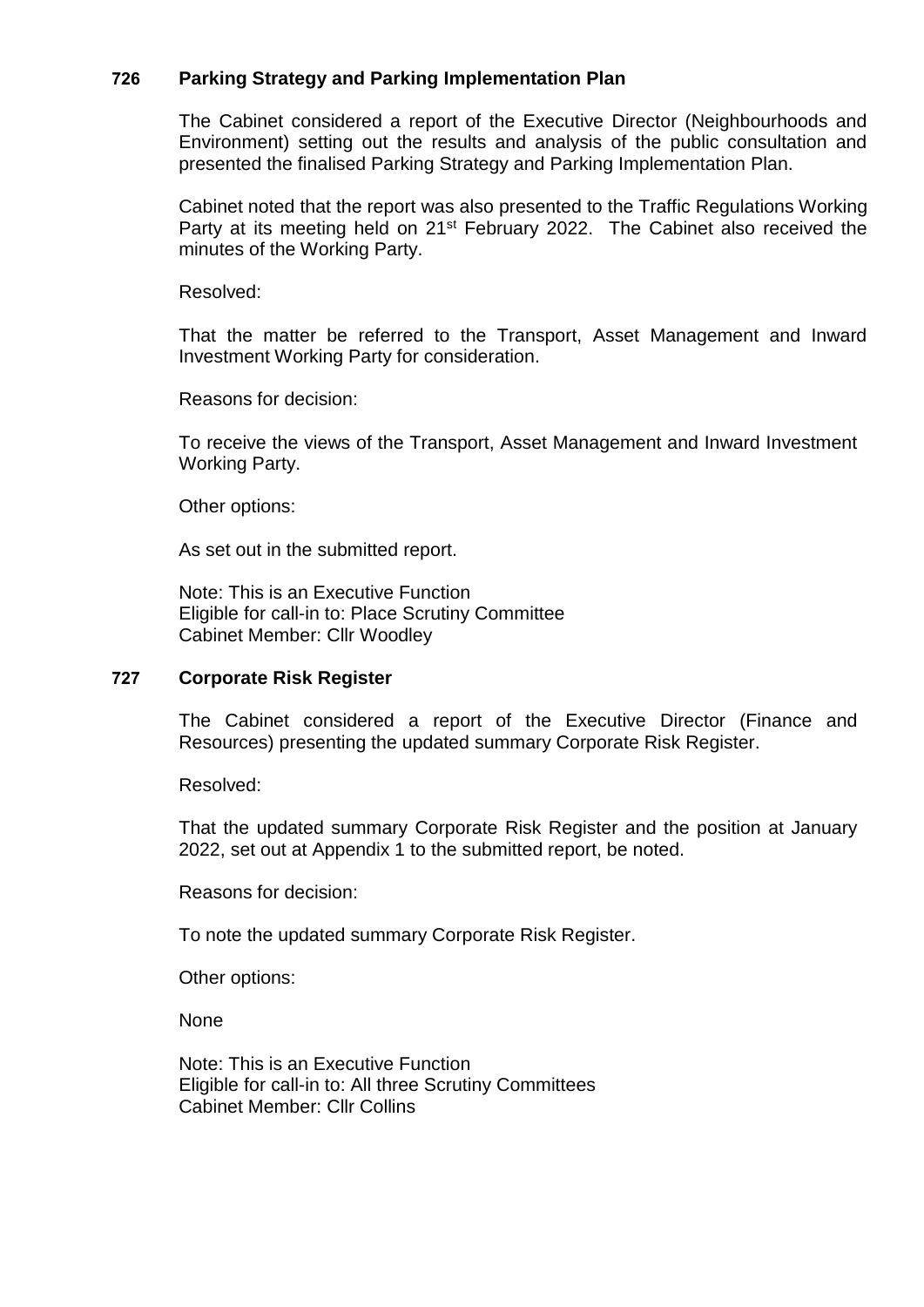# **728 Dog Control PSPO Variation**

The Cabinet considered a report of the Executive Director (Adults and Communities) seeking approval to commence a statutory consultation relating to dog controls in respect of the proposed designation of dog friendly areas between 1 May and 30 September 2022.

On consideration of the report, members of the Cabinet noted that the proposed consultation applied only to East Beach.

Resolved:

1. That consultation to vary the dog control Public Spaces Protection Order (PSPO) and trial a dog friendly beach during the 2022 bathing season at East Beach, as defined in Appendix 2 to the submitted report, be approved.

2. That it be noted that a further report on the next steps will be made once the consultation process has been completed. (At that stage, the Cabinet may be asked to vary the PSPO statutory criteria to designate dog friendly areas. No decision or recommendation is made on that at this stage).

Reasons for decision:

The establishment of a dog friendly beach, if supported by specific consultation in a trial, will allow the Council to consider long term options.

Other Options:

Not to undertake the consultation.

Note: This is an Executive Function Eligible for call-in to: Place Scrutiny Committee Cabinet Members: Cllrs Terry and Mulroney

## **729 PSPO Consultation**

The Cabinet considered a report of the Executive Director (Adults and Communities) on whether the Council should commence statutory consultation on extending and varying the Public Spaces Protection Order (Southend Town Centre, Seafront and Adjoining Areas) No 1 of the 2019 PSPO.

Resolved:

1. That a consultation be undertaken into the possibility of the Council extending and varying (and/or making a new) Public Spaces Protection Order (PSPO) under Sections 59, 60 & 61 of the Anti-social Behaviour (ASB), Crime and Policing Act 2014 in respect of the area and activities detailed in the submitted report.

2. That the proposed consultation process commences as soon as practically possible.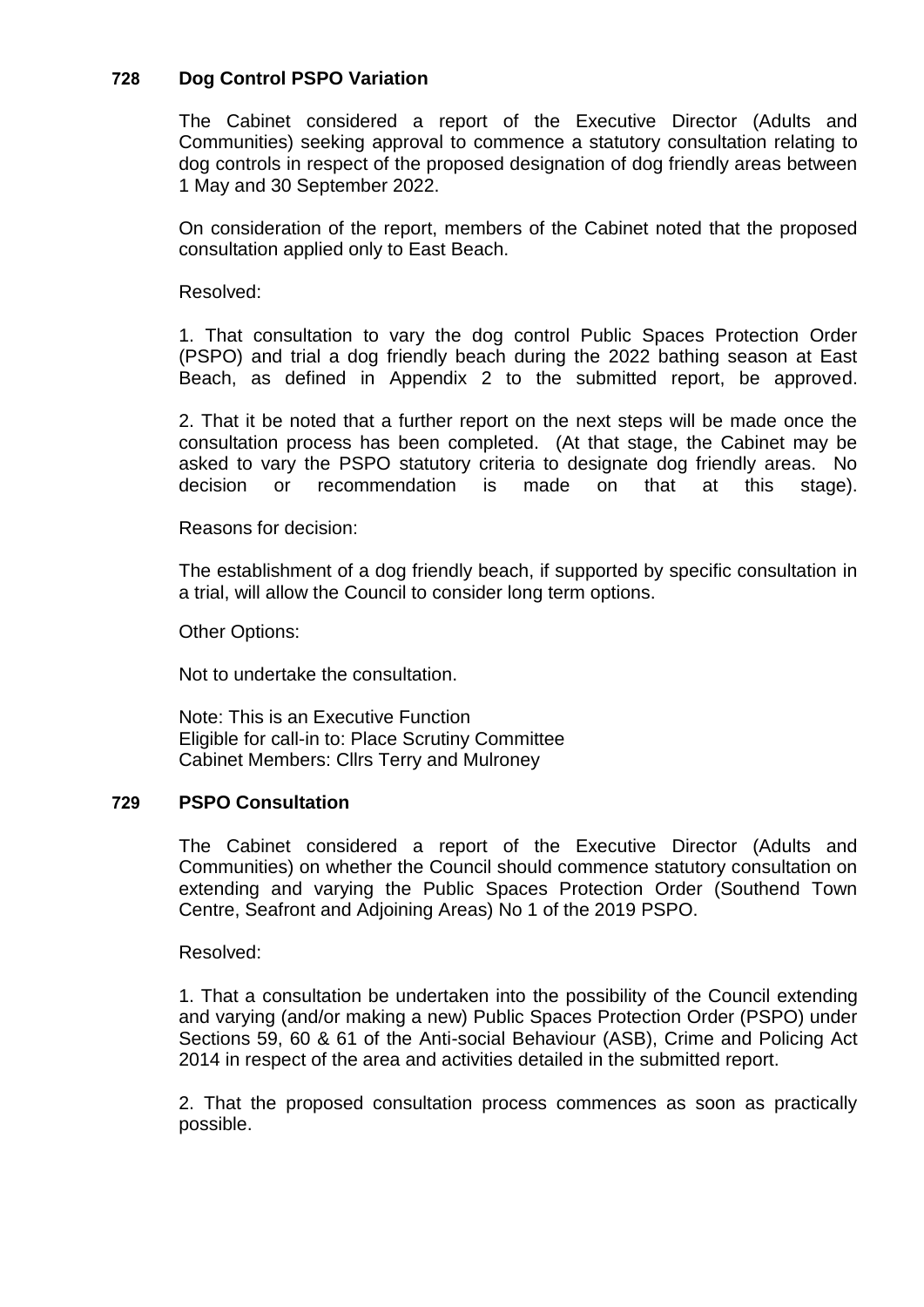3. That delegated authority be given to the Assistant Director for Legal Services in consultation with the Cabinet Member for Environment, Culture, Tourism & Planning to:

a) Finalise the draft PSPO to form part of the consultation;

b) Settle the final form of the consultation; and

c) explore and report back to Cabinet following the consultation any additional resource requirements to effectively enforce the PSPO.

Reasons for decision:

Whilst the 2019 PSPO has provided authorised council officers with an additional tool to tackle ASB, there has been a growing number of other complaints received in the last three years about the following:

- Cycling on the footway and e-scooters, particularly in the Town Centre area.
- ASB associated with the use of personal water crafts.
- ASB associated with use of BBQs on beaches.

Therefore the Council proposes to consult on all these activities and to bring the findings back to Cabinet in a report along with a summary of findings and evidence of the operation of the 2019 PSPO to then decide whether to extend and vary the 2019 PSPO or progress with any new PSPO.

Other options:

The Council could choose not to engage in the consultation process. This would result in the current PSPO expiring at midnight on the  $10<sup>th</sup>$  July 2022 and this enforcement power would no longer be available to Essex Police and the Council's authorised officers for tackling ASB in the restricted area.

Note: This is an Executive Function **Called-in to: Policy and Resources Scrutiny Committee** Cabinet Member: Cllr Terry

## **730 Equality Objectives - 2022-2026**

The Cabinet considered a report of the Executive Director (Transformation) presenting a new statement-led set of Equality Objectives based on the findings from the recent consultation exercise.

Resolved:

1. That the new Equality Objectives be sharper, smarter and conducive to demonstrate progress in equalities policies and practice across the Council.

2. That the new Equality, Diversity and Inclusion (EDI) Statement and Equality Objectives that have been formed and shaped by responses to a Your Say Southend Survey and meetings with multiple community organisations to gain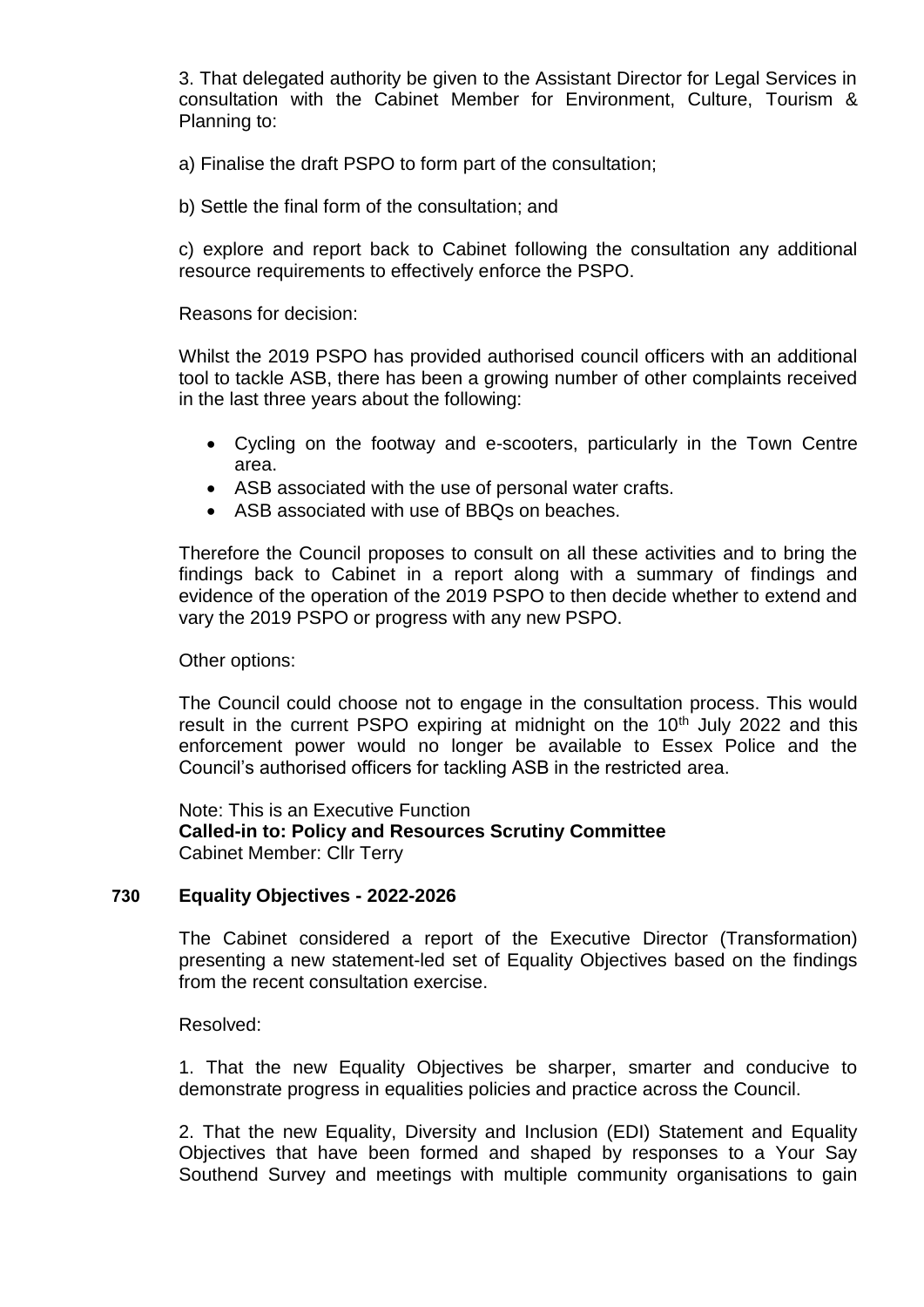their views, recognising that the impact of the Covid-19 pandemic has brought inequalities across communities into sharp relief, be approved.

3. That, in addition to the required 4-yearly refresh, the Equality Objectives be reviewed on an annual basis by the Corporate Equality Steering Group (CESG) as per its Terms of Reference, as set out at Appendix 1 to the submitted report, in order to keep the objectives at the forefront of Council equalities policy making and practices, thereby evidencing the Council's fulfilment of the Public Sector Equality Duty.

4. That commitments be set against each objective to demonstrate progress made on an annual basis, with the Commitments to be reviewed/reset by CESG at their annual review.

5. That the Equality Objectives be referenced in the Corporate Plan with the intention that the Council will report on its performance against the new Equality Objectives.

6. That it be noted that this process is seen as foundational and iterative demonstrating the scale of the Council's ambition across the 4-year period, prior to the renewal of the objectives in 2026.

Reasons for decision:

To comply with the Public Sector Equality Duty as set out in the Equality Act 2010 which requires public sector organisations to abide by a set of Equality Objectives that are to be renewed every 4 years.

Other options:

None

Note: This is an Executive Function Eligible for call-in to: Policy and Resources Scrutiny Committee Cabinet Member: Cllr Gilbert

#### **731 Social Value Policy**

The Cabinet considered a report of the Executive Director (Transformation) presenting the refresh of the Council's Social Value Policy, which has been applied across all Council commissioning and procurement activities since June 2018.

Resolved:

1. That the refreshed Social Value Policy and its stated aims, objectives and principles, be approved.

2. That enhanced performance monitoring of social value, be endorsed.

3. That the Commissioning Board act as the collective corporate sponsor for social value.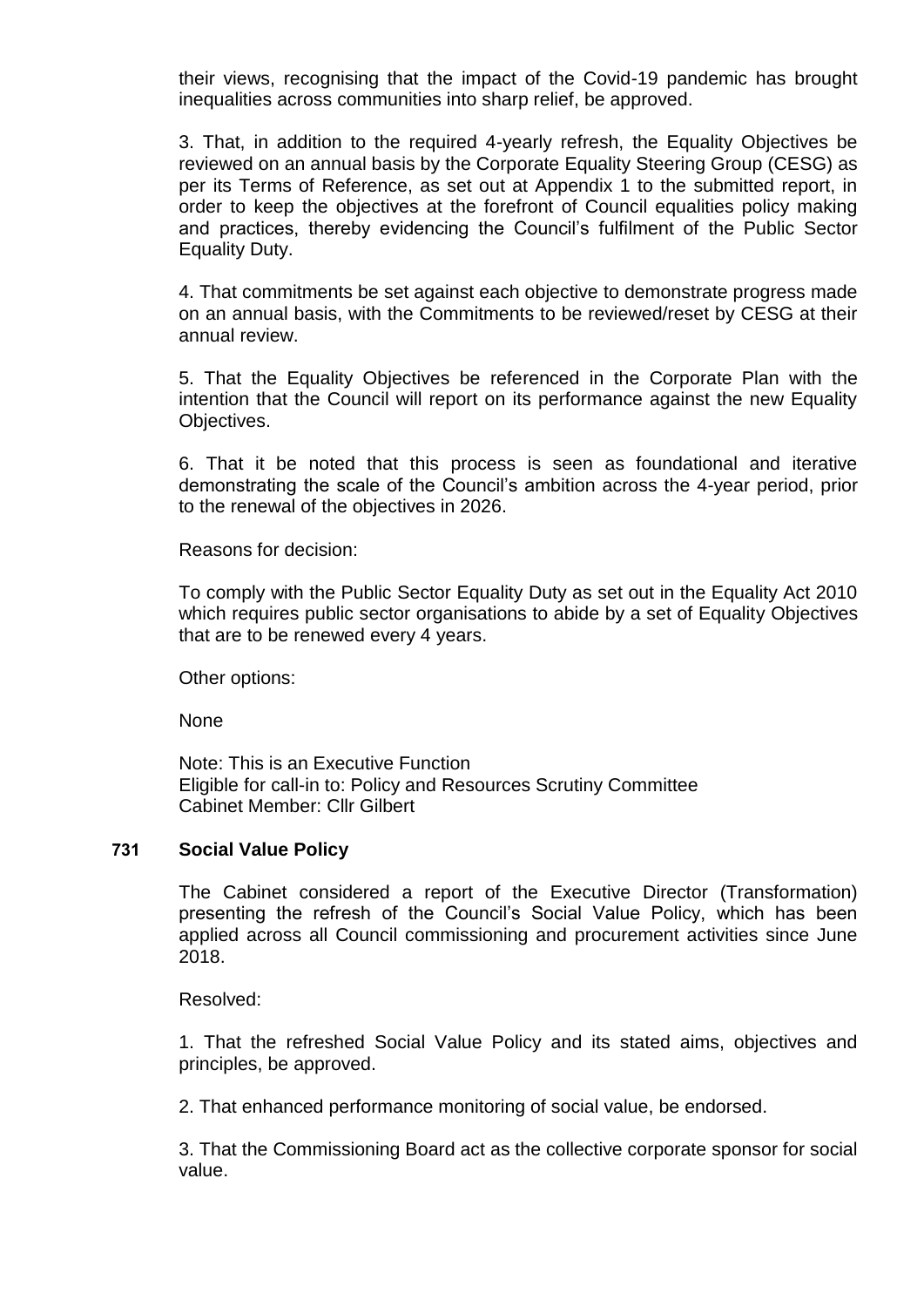Reasons for decision:

To approve a refreshed Social Value Policy to continue to deliver wider social, economic and environmental benefits whilst delivering optimal value for money.

Other options:

None

Note: This is an Executive Function Eligible for call-in to: Policy and Resources Scrutiny Committee Cabinet Member: Cllr Jones

## **732 Adult Social Care Strategies (Living Well, Aging Well, Caring Well)**

The Cabinet considered a report of the Executive Director (Adults and Communities) presenting three Adult Social Care (ASC) five-year (2022-2027) strategies for Ageing Well, Living Well and Caring Well.

Resolved:

That the Adult Social Care (ASC) five-year 2022-2027 strategies for Ageing Well, Living Well and Caring Well, as set out in Appendices 1 to 3 to the submitted report, be approved.

Reasons for decision:

To approve the Adult Social Care five year (2022-2027) strategies for Ageing Well, Living Well and Caring Well.

Other options:

None

Note: This is an Executive Function Eligible for call-in to: People Scrutiny Committee Cabinet Member: Cllr Nevin

# **733 Innovation Resilience Fund - Outline Business Case**

The Cabinet considered a report of the Executive Director (Neighbourhoods and Environment) presenting the Catchment to Coast Outline Business Case (OBC) submitted to DEFRA.

Resolved:

1. That the bid awarded to the Catchment to Coast partnership by DEFRA on 25 October 2021 for £672,000 of grant funding, be noted.

2. That the submission of the Outline Business Case to DEFRA to seek a further £5.463 million of grant funding to the Catchment to Coast partnership over the following 5 financial years (April 2022 to March 2027), be noted.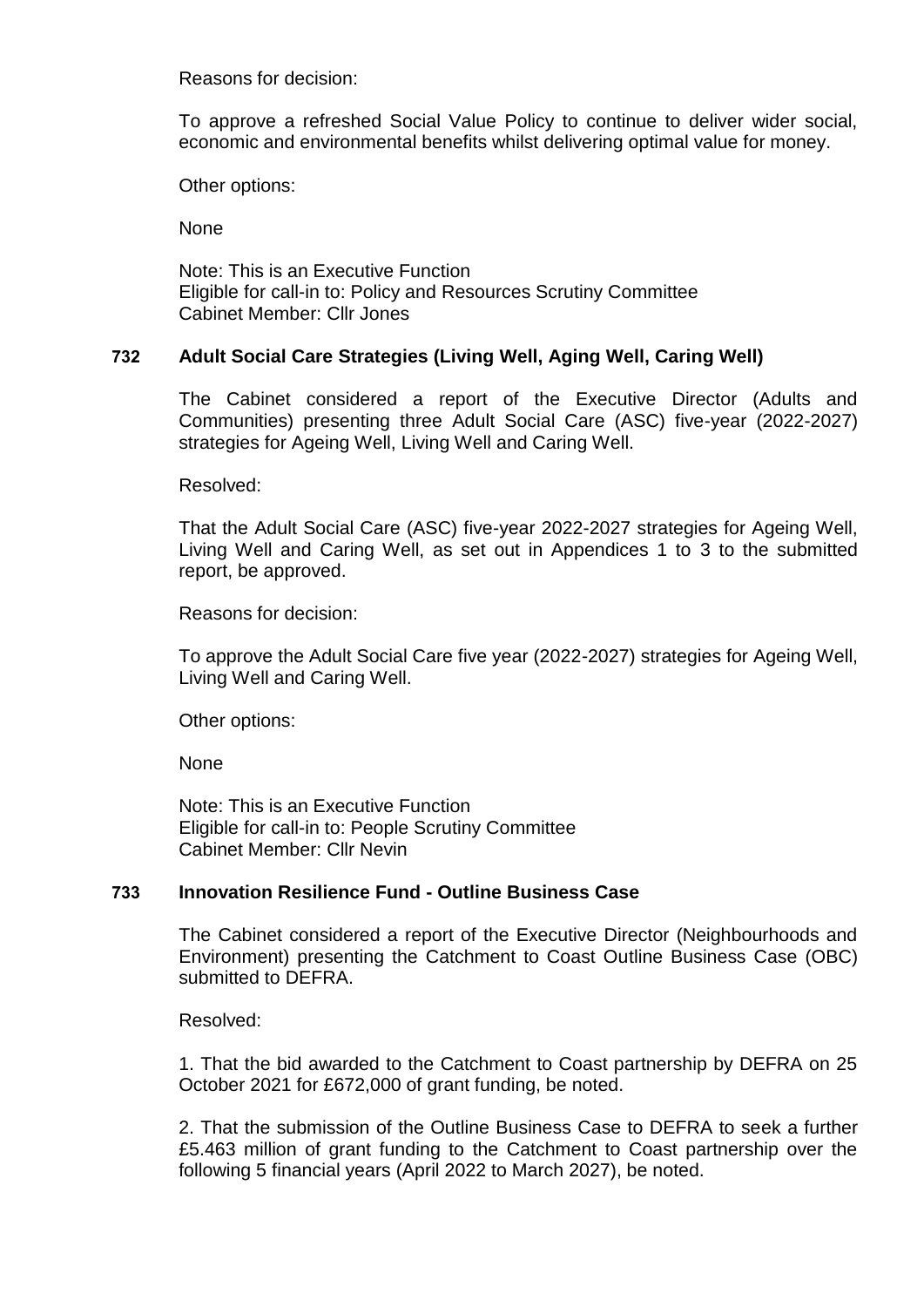Reasons for decision:

The Catchment to Coast project provides a unique, grant funded opportunity to make Southend a national exemplar in flood and coastal erosion risk management using innovative flood risk and coastal erosion measures.

Increasing flood and coastal erosion resilience through the measures delivered by the Catchment to Coast project will not only improve the resilience of Southend and neighbouring communities but will also seek to empower and support communities socially with the setting up of tools and processes that promote wider education and skills development within both local communities and schools.

Other options:

None.

Note: This is an Executive Function Eligible for call-in to: Place Scrutiny Committee Cabinet Member: Cllr Mulroney

## **734 Civil Penalties Policy for Housing Offences**

The Cabinet considered a report of the Executive Director (Neighbourhoods and Environment) setting out the draft policy for the use of civil penalties for certain specified offences under the Housing Act 2004.

Resolved:

That the Civil Penalties Policy for Housing Offences, set out at Appendix 1 to the submitted report, with the implementation date of 1<sup>st</sup> April 2022, be approved.

Reasons for decision:

The adoption of a Civil Penalties policy provides a transparent and consistent approach to the regulation of the private sector housing market.

Other options:

The alternative option would be to disregard the powers made available to the Council. This would reduce the tools available to Officers to enforce against rogue landlords who knowingly rent out unsafe and substandard accommodation and may harm the reputation of the Council in regulation of the private rented sector.

Note: This is an Executive Function Eligible for call-in to: Policy and Resources Scrutiny Committee Cabinet Member: Cllr Gilbert

## **735 City Council Branding**

This item was withdrawn. A report on the matter would be subject to a special meeting of Cabinet.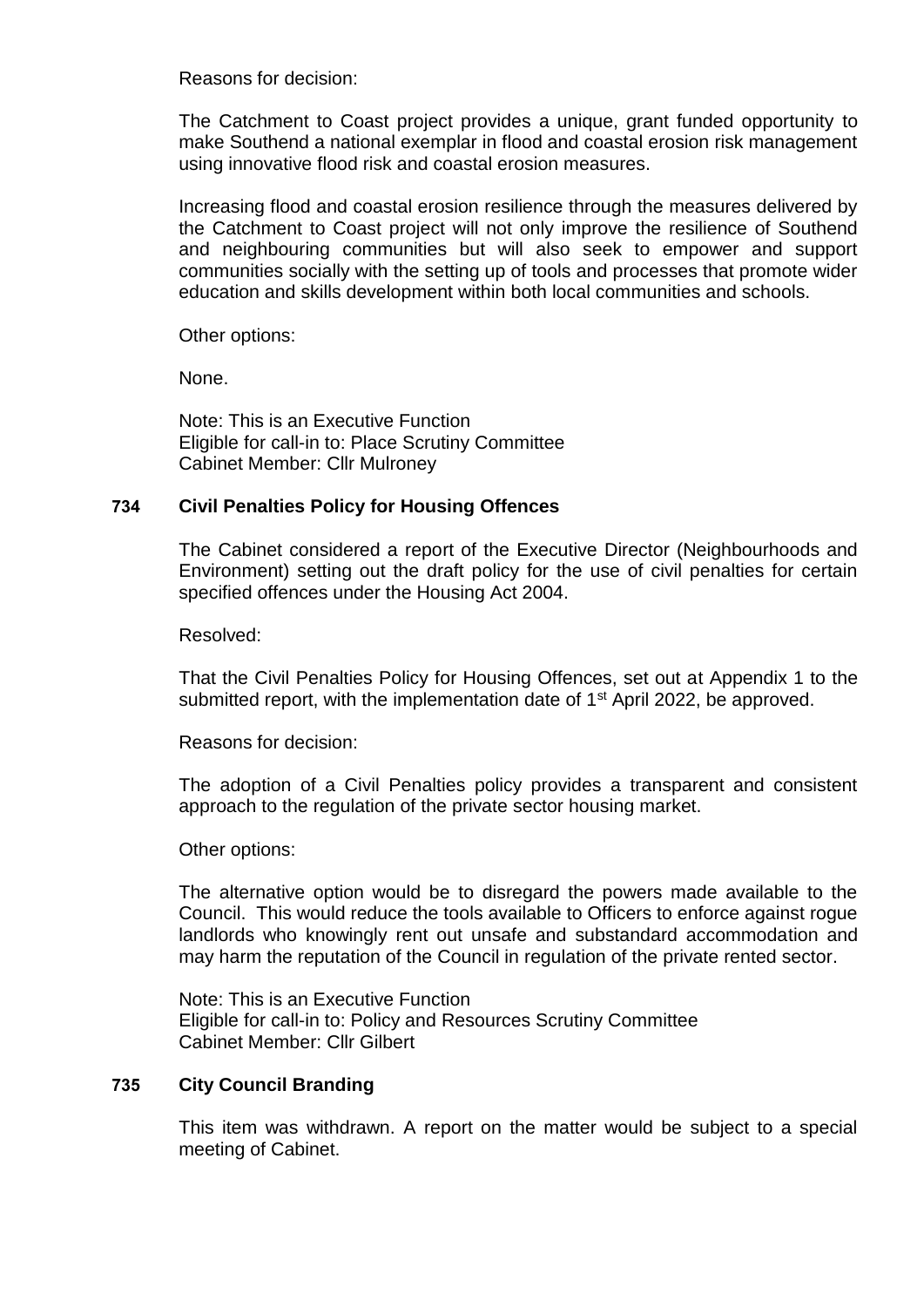# **736 Treasury Management Report - Quarter Three 2021/22**

The Cabinet considered a report of the Executive Director (Finance and Resources) presenting the Treasury Management Report covering the treasury management activity and compliance with the treasury management strategy for both quarter three and the period from April to December 2021.

Resolved:

1. That the Quarter Three Treasury Management Report for 2021/22, be approved.

2. That it be noted that the treasury management activities were carried out in accordance with the CIPFA (The Chartered Institute of Public Finance and Accountancy) Code of Practice for Treasury Management in the Public Sector during the period from April to December 2021.

3. That it be noted that the loan and investment portfolios were actively managed to minimise cost and maximise interest earned, whilst maintaining a low level of risk.

4. That it be noted that £1.123m of interest and income distributions for all investments were earned during this nine-month period at an average rate of 0.94%. This is 0.83% over the average bank rate for that period. Also, the value of the externally managed funds increased by a net of £2.654m due to changes in the unit price, giving a combined overall return of 3.15%.

5. That it be noted that the level of borrowing from the Public Works Loan Board (PWLB) (excluding debt relating to services transferred from Essex County Council on 1st April 1998) increased by £40m to £350.3m (Housing Revenue Account (HRA): £75.0m, General Fund (GF): £275.3m) during the period from April to December 2021.

6. That it be noted that the level of financing for 'invest to save' capital schemes decreased from £8.53m to £8.45m during the period from April to December 2021.

Reasons for Decisions:

The CIPFA Code of Practice on Treasury Management recommends that Local Authorities should submit reports regularly. The Treasury Management Policy Statement for 2021/22 set out that reports would be submitted to Cabinet quarterly on the activities of the treasury management operation.

Other Options:

There are many options available for the operation of the Treasury Management function, with varying degrees of risk associated with them. The Treasury Management Policy aims to effectively control risk to within a prudent level, whilst providing optimum performance consistent with that level of risk.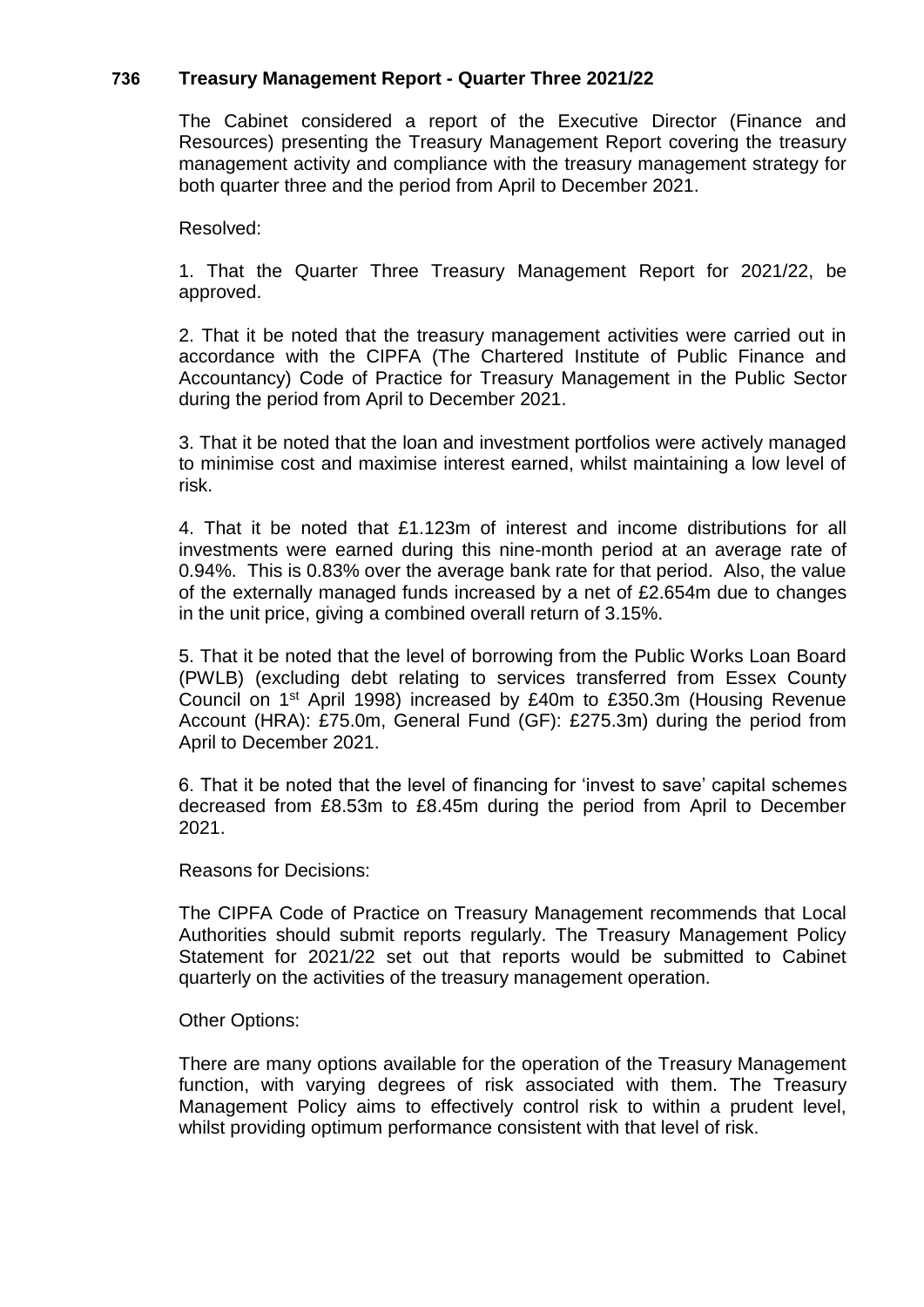Note: This is an Executive Function Eligible for call-in to: Policy and Resources Scrutiny Committee Cabinet Member: Cllr Collins

### **737 Minutes of Economic Recovery and Regeneration Working Party held Tuesday, 11 January 2022**

The Cabinet considered the minutes of the Economic Recovery and Regeneration Working Party held on 11<sup>th</sup> January 2022 relating to the arrangements for the City Status ceremonies and events. Subsequent to the meeting of the Working Party the Special Council meeting arranged for Wednesday, 16 February 2022 was cancelled.

Resolved:

That the arrangements for the City Status ceremonies and events proposed, be noted.

Reasons for decision:

To note the arrangements for the City Status ceremonies and events.

Other options:

None

Note: This is an Executive Function Eligible for call-in to: Policy and Resources Scrutiny Committee Cabinet Member: Cllr Gilbert

### **738 Minutes of Economic Recovery and Regeneration Working Party held Wednesday, 19 January 2022**

The Cabinet considered the recommendations of the Economic Recovery and Regeneration Working Party held on 19<sup>th</sup> January 2022 relating to the arrangements for the City Status ceremonies and events and the Council's future corporate identity and branding.

Resolved:

1. That the arrangements for the City Status ceremonies and events proposed, be noted.

2. That it be noted that the Council's future corporate identity and branding would be subject to a report for submission to a special meeting of Cabinet.

Reasons for decision:

To note the arrangements for the City Status ceremonies and the Council's future corporate identity and branding.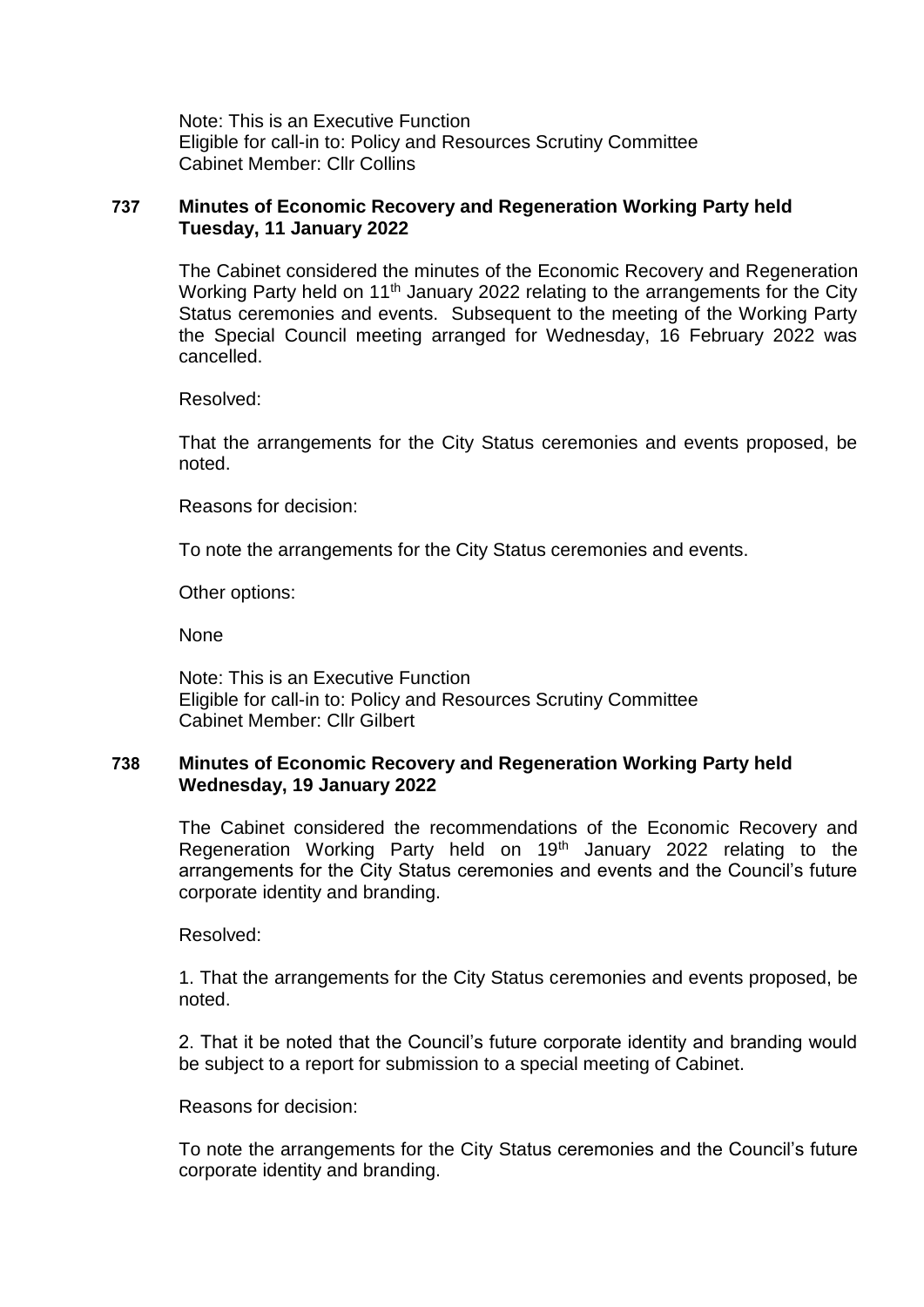Other options:

None

Note: This is an Executive Function Eligible for call-in to: Policy and Resources Scrutiny Committee Cabinet Member: Cllr Gilbert

# **739 Minutes of Environment, Tourism, Culture and Planning Working Party held Tuesday 15 February 2022**

The Minutes of the above-mentioned Working Party were considered in conjunction with Agenda Item 7 (Waste Collection Contract) above.

Note: This is an Executive Function Eligible for call-in to: Place Scrutiny Committee Cabinet Member: Cllr Mulroney

## **740 Minutes of Traffic Regulations Working Party held Monday, 21 February 2022**

The minutes of the above-mentioned Working Party were considered in conjunction with Agenda Item 8 (Parking Strategy and Parking Implementation Plan) above.

Note: This is an Executive Function Eligible for call-in to: Place Scrutiny Committee Cabinet Member: Cllr Woodley

## **741 Exclusion of the Public**

Resolved:-

That, under Section 100(A)(4) of the Local Government Act 1972, the public be excluded from the meeting for the items of business set out below, on the grounds that they would involve the likely disclosure of exempt information as defined in Part 1 of Schedule 12A to the Act and that the public interest in maintaining the exemption outweighs the public interest in disclosing the information.

## **742 Waste Collection Contract - Confidential Appendix**

The confidential report of the Executive Director (Neighbourhoods and Environment) concerning the Waste Collection Contract was considered in conjunction with agenda item no. 7 (Minute No. 725 above refers).

Resolved:

That the confidential report, be noted.